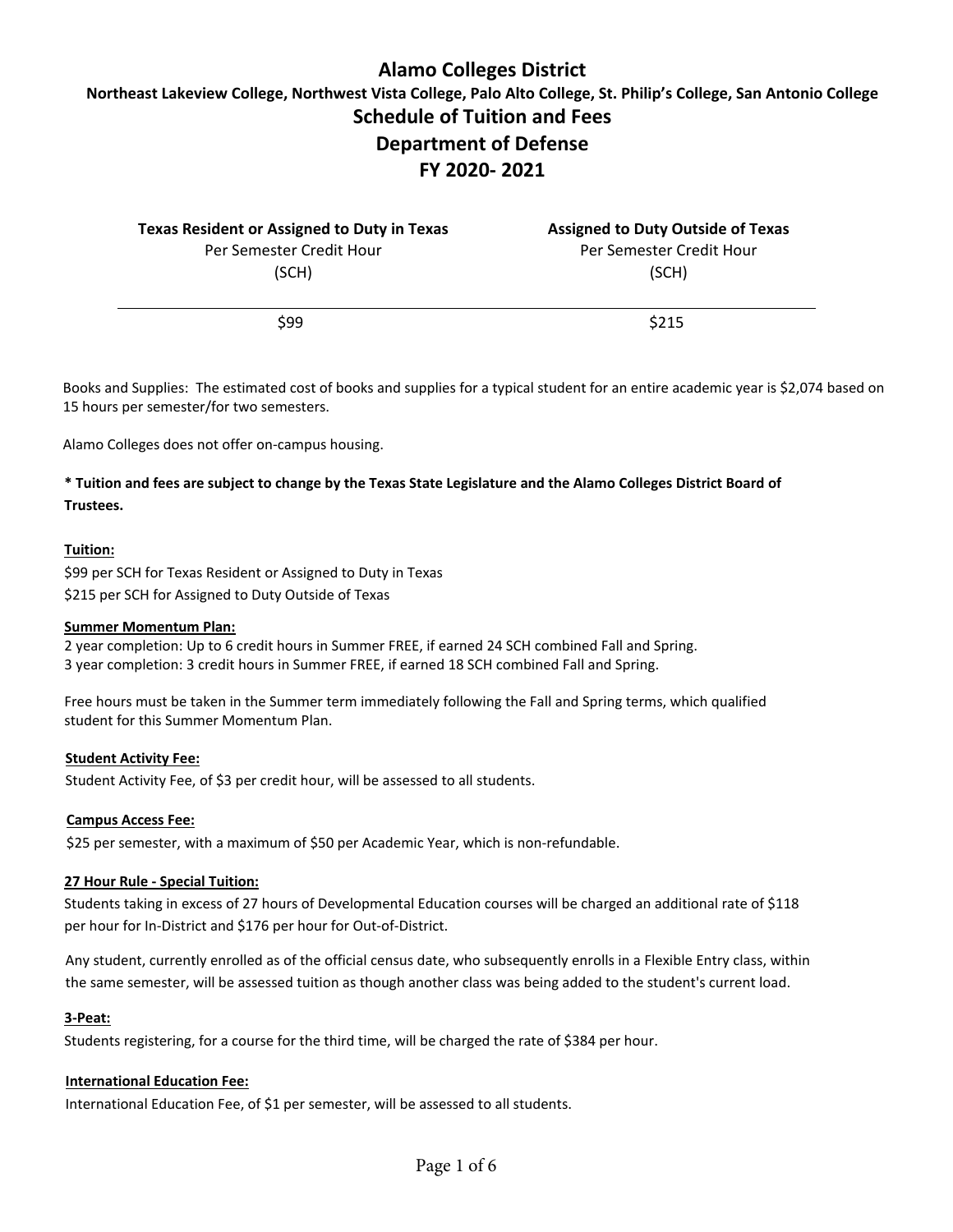## **ALAMO COLLEGES DISTRICT SCHEDULE OF REFUNDABLE FEES AND SPECIAL PROGRAM TUITION**

FY 2020- 2021

Auditing Fee \$65 Instructional Materials **Materials 1988 1988 1988 1998 1998 1998 1999 1999 1999 1999 1999 1999 1999 1999 1999 1999 1999 1999 1999 1999 1999 1999 1999 1999 1999 1999 199** Special Program Tuition

| College        | Program                                               | Program Tuition Per Semester* |
|----------------|-------------------------------------------------------|-------------------------------|
| <b>PAC</b>     | <b>Aviation Technology</b>                            | \$295 to \$36,000             |
| PAC            | Veterinary Technology                                 | \$400                         |
| <b>PAC</b>     | Cosmetology                                           | \$300                         |
| PAC            | Oil and Gas                                           | \$300                         |
| <b>NVC</b>     | <b>Personal Fitness Training</b>                      | \$400 to \$600                |
| <b>NVC</b>     | NVC Digital Video & Cinema Production                 | \$60 to \$240                 |
| <b>NVC</b>     | <b>NVC Digital Media</b>                              | \$60 to \$180                 |
| <b>SAC</b>     | Communication Design                                  | \$60                          |
| SAC/SPC        | SAC/ SPC Nursing - RN                                 | \$1200                        |
| <b>SPC</b>     | SPC Nursing - PN/LVN                                  | \$1000                        |
| <b>SAC</b>     | <b>SAC Fire Science</b>                               | \$1,100                       |
| <b>SAC</b>     | <b>SAC Mortuary Science</b>                           | \$150                         |
| <b>SPC</b>     | Vision Care Technology                                | \$700                         |
| <b>SPC</b>     | Automotive Technology                                 | \$200                         |
| <b>SPC</b>     | <b>Bio-medical Equipment Technology</b>               | \$150                         |
| <b>SPC</b>     | <b>Computer Maintenance Technology</b>                | \$100                         |
| <b>SPC</b>     | Aircraft Technology                                   | \$250 to \$1,000              |
| <b>SPC</b>     | Diesel Technology                                     | \$325 to \$600                |
| <b>SPC</b>     | Air Conditioning                                      | \$250                         |
| <b>SPC</b>     | Plumbing                                              | \$125                         |
| <b>SPC</b>     | Construction Technology                               | \$175                         |
| <b>SPC</b>     | Electrical                                            | \$250                         |
| <b>SPC</b>     | Welding                                               | \$100 to \$300                |
| <b>SPC</b>     | <b>Automotive Collision</b>                           | \$230                         |
| <b>SPC</b>     | Manufacturing Engineering Technology                  | \$300                         |
| <b>SWC</b>     | Advanced Manufacturing Technology (AMT)               | \$400                         |
| <b>SPC</b>     | <b>Health Information Technology</b>                  | \$500                         |
| <b>SPC</b>     | Histology                                             | \$700                         |
| <b>SPC</b>     | Medical Laboratory Technician/ Phlebotomy             | \$700                         |
| <b>SPC</b>     | <b>Occupational Therapy Assistant</b>                 | \$700                         |
| <b>SPC</b>     | <b>Physical Therapist Assistant</b>                   | \$700                         |
| <b>SPC</b>     | Radiography                                           | \$250-\$700                   |
| <b>SPC</b>     | Respiratory Care                                      | \$700                         |
| <b>SPC</b>     | <b>Surgical Technology</b>                            | \$700                         |
| <b>SPC</b>     | Sonography                                            | \$700                         |
| <b>SPC</b>     | Invasive Cardio Vascular                              | \$700                         |
| <b>SPC</b>     | Culinary Arts / Baking and Pastry                     | \$200                         |
| $\mathsf{All}$ | Music - Two-semester credit hour Private Music Lesson | \$150                         |
| All            | Music - One-semester credit hour Private Music Lesson | 595                           |

Special program tuition is estimated based on a normal progression by a full-time student. This tuition can vary based on the chosen course schedule and length of program. The special program tuition is usually assessed courses that are required in the program or capstone course. At the completion of the program, each student will pay the same amount regardless of when required courses are taken.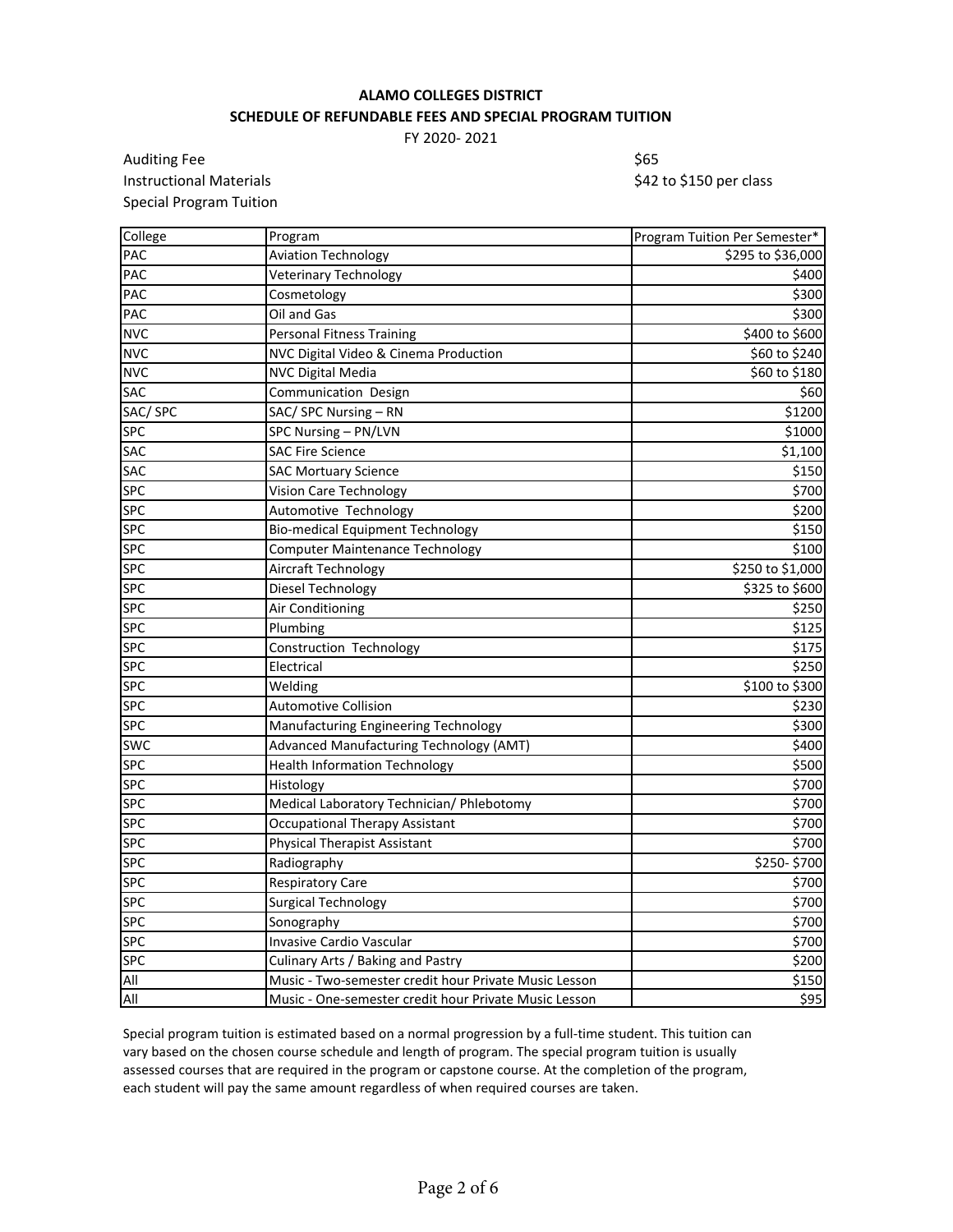# **San Antonio College Special Program Tuition by Course Fall 2020**

| Program                     |             | <b>Subject Course Number</b> | <b>Course Title</b>                  | *Program tuition per semester,<br>by course |
|-----------------------------|-------------|------------------------------|--------------------------------------|---------------------------------------------|
| <b>SAC Electronic</b>       | <b>ARTC</b> | 1293                         | Special Topics Graphic Design        | \$15                                        |
|                             | <b>ARTC</b> | 1402                         | Digital Imaging I                    | \$15                                        |
|                             | <b>ARTC</b> | 1405                         | <b>Basic Graphic Design</b>          | \$15                                        |
|                             | <b>ARTC</b> | 1417                         | Design Communication I               | \$15                                        |
|                             | <b>ARTC</b> | 1427                         | Typography                           | \$15                                        |
|                             | <b>ARTC</b> | 1453                         | <b>Computer Illustration</b>         | \$15                                        |
|                             | <b>ARTC</b> | 1459                         | Visual Design For New Media          | \$15                                        |
|                             | <b>ARTC</b> | 1494                         | <b>Special Topics in Animation</b>   | \$15                                        |
|                             | <b>ARTC</b> | 2388                         | Intership-Comm/Art                   | \$15                                        |
|                             | <b>ARTC</b> | 2417                         | Typographic Design                   | \$15                                        |
|                             | <b>ARTC</b> | 2435                         | Portfolio Development                | \$15                                        |
|                             | <b>ARTC</b> | 2447                         | <b>Design Communication II</b>       | \$15                                        |
| <b>SAC Fire Science</b>     | <b>FIRS</b> | 1301                         | <b>Firefighter Certification I</b>   | \$500                                       |
|                             | <b>FIRS</b> | 1319                         | Firefighter Certification IV         | \$100                                       |
|                             | <b>FIRS</b> | 1407                         | Firefighter Certification II         | \$100                                       |
|                             | <b>FIRS</b> | 1413                         | Firefighter Certification III        | \$100                                       |
|                             | <b>FIRS</b> | 1423                         | Firefighter Certification V          | \$100                                       |
|                             | <b>FIRS</b> | 1429                         | Firefighter Certification VI         | \$100                                       |
|                             | <b>FIRS</b> | 1433                         | <b>Firefighter Certification VII</b> | \$100                                       |
| <b>SAC Mortuary Science</b> | <b>MRTS</b> | 1330                         | Funeral Svc Internship Orient        | \$150                                       |
|                             | <b>MRTS</b> | 2432                         | Human Anatomy                        | \$150                                       |
|                             | <b>MRTS</b> | 2447                         | <b>Technical Procedures II</b>       | \$150                                       |
| <b>SAC Nursing</b>          | <b>RNSG</b> | 1216                         | Prof Nursg Competencies              | \$600                                       |
|                             | <b>RNSG</b> | 1424                         | Concp Base Tran Prof Nrsg Prac       | \$600                                       |
|                             | <b>RNSG</b> | 1430                         | Health Care Conc I                   | \$600                                       |
|                             | <b>RNSG</b> | 1533                         | <b>Health Care Conc II</b>           | \$600                                       |
|                             | <b>RNSG</b> | 1538                         | Health Care Conc III                 | \$600                                       |
|                             | <b>RNSG</b> | 2360                         | Cl RN Health Care Concepts IV        | \$600                                       |
|                             | <b>RNSG</b> | 2362                         | CL Health Care Concepts II           | \$600                                       |
|                             | <b>RNSG</b> | 2363                         | CL RN Health Care Concepts III       | \$600                                       |
|                             | <b>RNSG</b> | 2539                         | Health Care Conc IV                  | \$600                                       |
| <b>SAC Private Music</b>    | <b>MUAP</b> | 1139                         | Trumpet/Cornet Non-Maj Appl St       | \$95                                        |
|                             | <b>MUAP</b> | 1159                         | Percussion                           | \$95                                        |
|                             | <b>MUAP</b> | 1163                         | <b>Guitar Non-Major Appl Study</b>   | \$95                                        |
|                             | <b>MUAP</b> | 1171                         | Piano                                | \$95                                        |
|                             | <b>MUAP</b> | 1171                         | Piano Non-Major Appl Study           | \$95                                        |
|                             | <b>MUAP</b> | 1183                         | Voice                                | \$95                                        |
|                             | <b>MUAP</b> | 1183                         | Voice Non-Major Appl Study           | \$95                                        |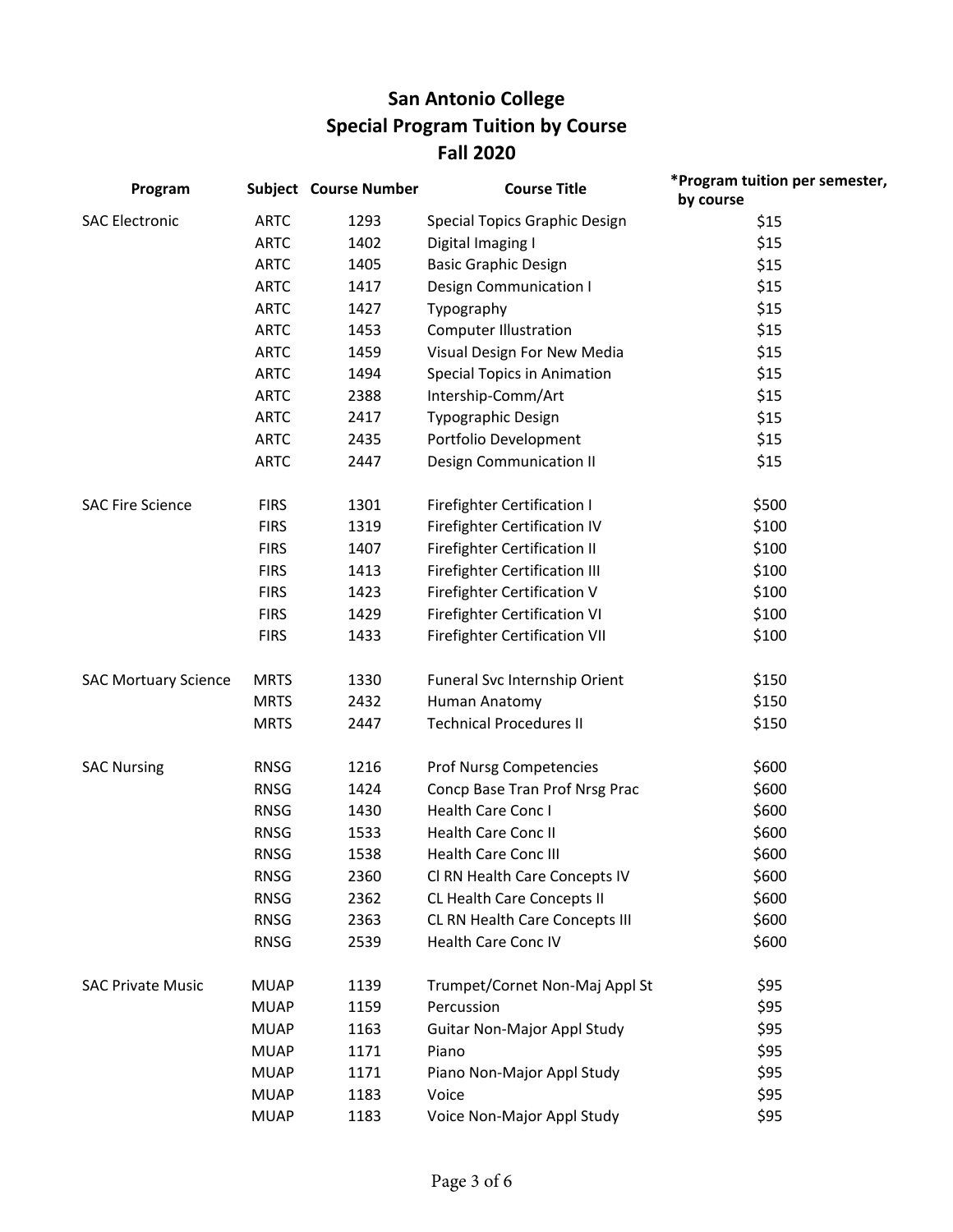| <b>MUAP</b> | 1201 | Violin               | \$150 |
|-------------|------|----------------------|-------|
| <b>MUAP</b> | 1202 | Violin               | \$150 |
| <b>MUAP</b> | 1205 | Viola                | \$150 |
| <b>MUAP</b> | 1209 | Violoncello          | \$150 |
| <b>MUAP</b> | 1215 | <b>Electric Bass</b> | \$150 |
| <b>MUAP</b> | 1217 | Flute                | \$150 |
| <b>MUAP</b> | 1229 | Clarinet             | \$150 |
| <b>MUAP</b> | 1233 | Saxophone            | \$150 |
| <b>MUAP</b> | 1234 | Saxophone            | \$150 |
| <b>MUAP</b> | 1237 | Trumpet / Cornet     | \$150 |
| <b>MUAP</b> | 1241 | French Horn          | \$150 |
| <b>MUAP</b> | 1245 | Trombone             | \$150 |
| <b>MUAP</b> | 1253 | Tuba                 | \$150 |
| <b>MUAP</b> | 1257 | Percussion           | \$150 |
| <b>MUAP</b> | 1258 | Percussion           | \$150 |
| <b>MUAP</b> | 1261 | Guitar               | \$150 |
| <b>MUAP</b> | 1262 | Guitar               | \$150 |
| <b>MUAP</b> | 1269 | Piano                | \$150 |
| <b>MUAP</b> | 1270 | Piano                | \$150 |
| <b>MUAP</b> | 1281 | Voice                | \$150 |
| <b>MUAP</b> | 1282 | Voice                | \$150 |
| <b>MUAP</b> | 2201 | Violin               | \$150 |
| <b>MUAP</b> | 2205 | Viola                | \$150 |
| <b>MUAP</b> | 2206 | Viola                | \$150 |
| <b>MUAP</b> | 2210 | Violoncello          | \$150 |
| <b>MUAP</b> | 2217 | Flute                | \$150 |
| <b>MUAP</b> | 2226 | Bassoon              | \$150 |
| <b>MUAP</b> | 2233 | Saxophone            | \$150 |
| <b>MUAP</b> | 2234 | Saxophone            | \$150 |
| <b>MUAP</b> | 2241 | French Horn          | \$150 |
| <b>MUAP</b> | 2246 | Trombone             | \$150 |
| <b>MUAP</b> | 2257 | Percussion           | \$150 |
| <b>MUAP</b> | 2261 | Guitar               | \$150 |
| <b>MUAP</b> | 2262 | Guitar               | \$150 |
| <b>MUAP</b> | 2269 | Piano                | \$150 |
| <b>MUAP</b> | 2270 | Piano                | \$150 |
| <b>MUAP</b> | 2281 | Voice                | \$150 |
| <b>MUAP</b> | 2282 | Voice                | \$150 |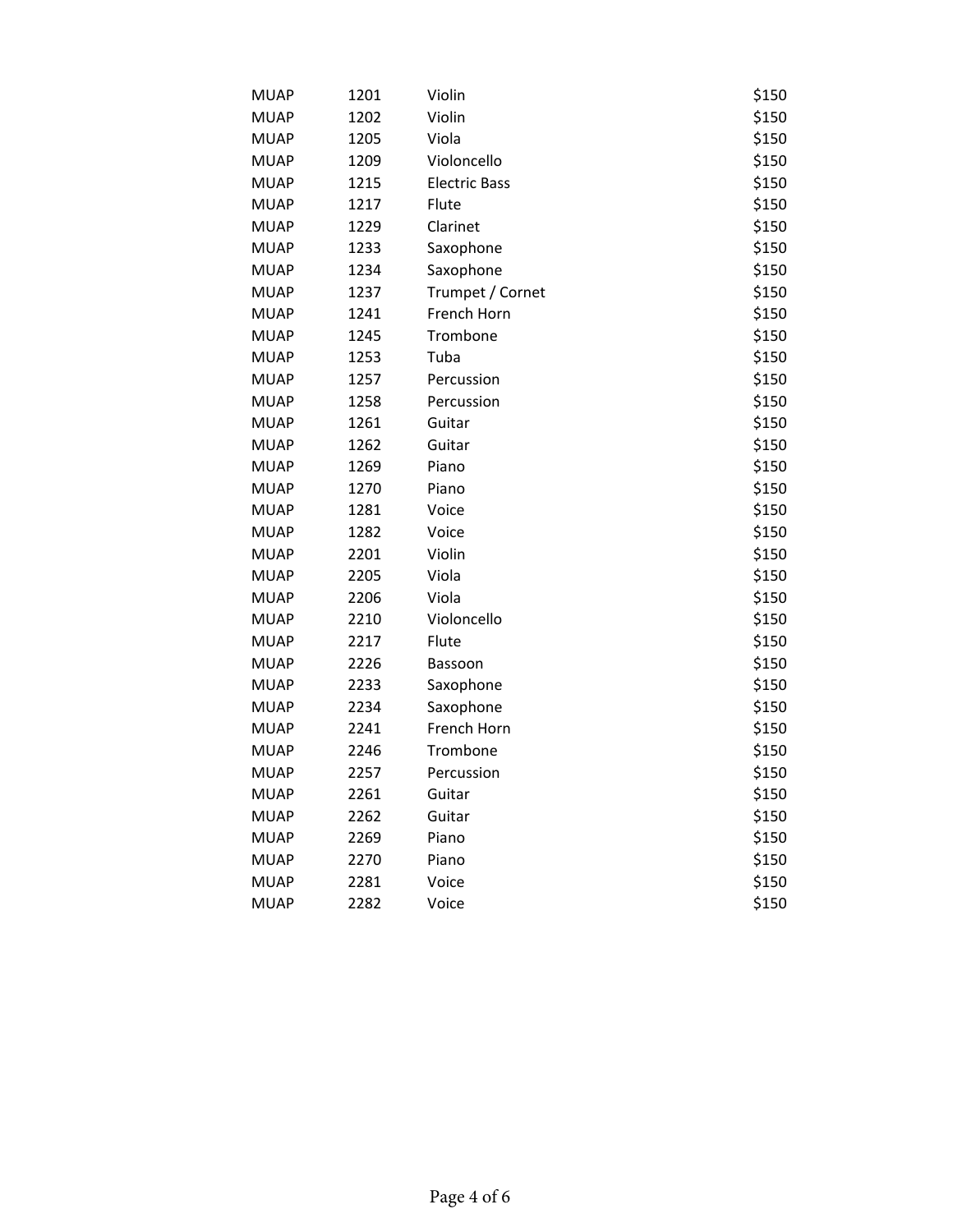## **ALAMO COLLEGES DISTRICT SCHEDULE OF CONTINUING EDUCATION TUITION AND FEES REFUNDABLE FEES FY 2020- 2021**

## **Continuing Education:**

Reimbursable Courses  $\frac{1}{2}$  Courses  $\frac{1}{2}$  Reimbursable Courses  $\frac{1}{2}$  Courses  $\frac{1}{2}$  Courses  $\frac{1}{2}$  Courses  $\frac{1}{2}$  Courses  $\frac{1}{2}$  Courses  $\frac{1}{2}$  Courses  $\frac{1}{2}$  Courses  $\frac{1}{2}$  Courses  $\frac{1}{2}$ Non-Reimbursable Course Market Based Apprenticeship Training **Example 2018** S2.80/ Instrl. Hr. Contract Courses and Contract Courses and Contract Based

**Tuition** 

Special fees may be charged depending on the course. All continuing education courses should fully recover direct and indirect costs.

Continuing education classes, which have been advertised or related to existing contracts and grants may not reflect an increase until a future quarter or the expiration of the contract or grant.

## **Community Service Program:**  $$1.50 - $3.50/$  Instrl. hr.